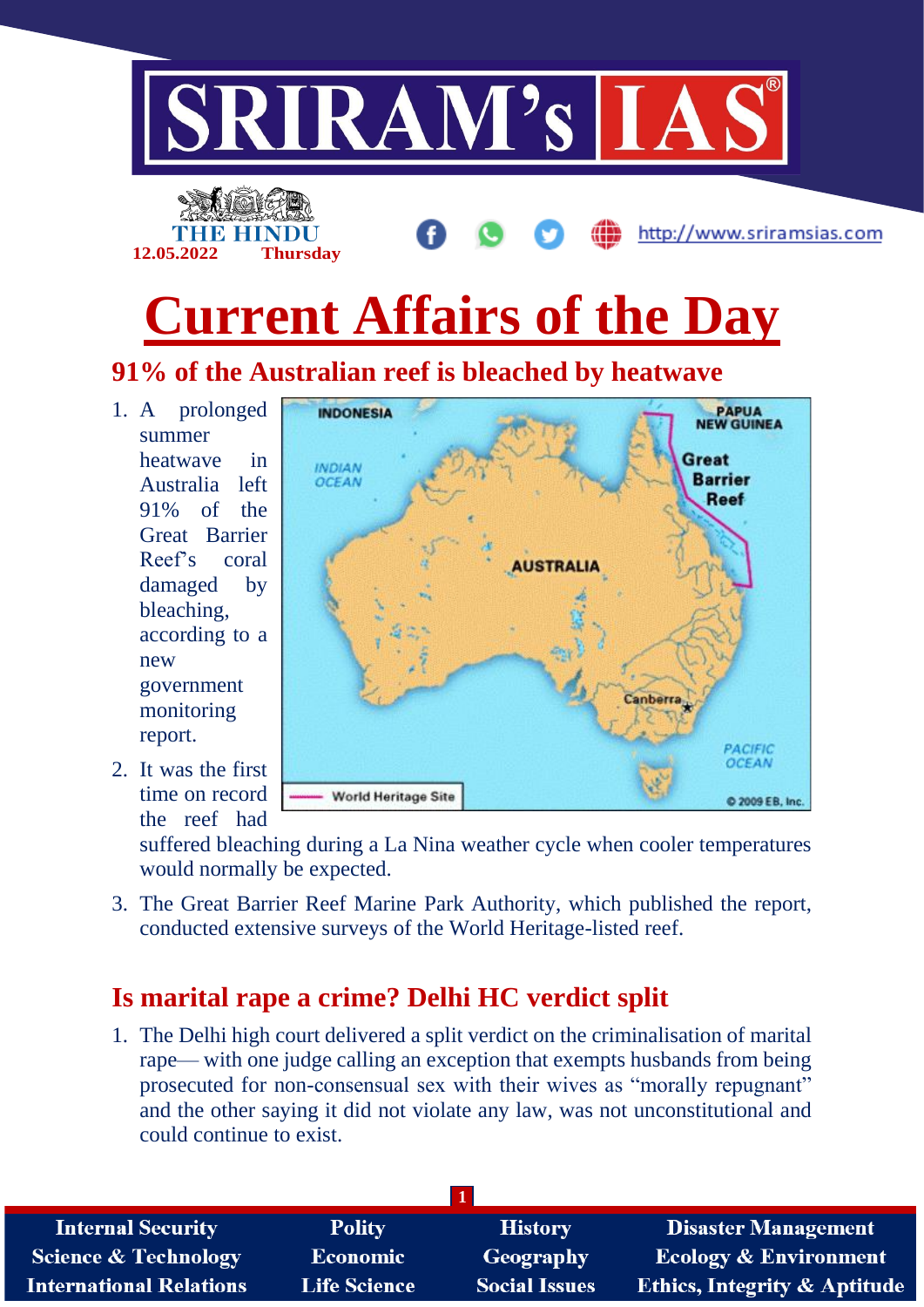

- 2. Exception 2 of Section 375 of the Indian Penal Code (IPC) decriminalises marital rape and mandates that sexual intercourse by a man with his own wife, the wife not being under 18, is not rape.
- 3. The fact that the law does not operate even-handedly for women who are similarly circumstanced i.e. subjected to forced sex is writ large and no amount of legal callisthenics will sustain marital rape exception (MRE). Therefore, MRE is bad in law as it violates Article 14 of the Constitution, one of the judges held.

#### **NGO worried over rise in gender-based violence**

- 1. It is worrying that over 98% of gender-based violence (GBV) survivors do not access healthcare Médecins Sans Frontières (Doctors Without Borders) said based on data in the latest National Family Health Survey (NFHS-V).
- 2. This latest data reflect a dismal state in the practice of seeking medical care post-gender-based violence, including sexual violence. Current estimates reflect that healthcare-seeking behaviour (HSB) among the survivors is still near zero.
- 3. The MSF emphasised that over 98% of gender-based violence survivors, as recorded in the new survey data, do not access healthcare due to the absence of comprehensive medical care available in close proximity to vulnerable groups, as well as the fear of mandatory police reporting.
- 4. The uptake of medical care is essential as sexual violence and intimate partner violence have well-documented, long-term physical and psychological consequences.
- 5. Women exposed to sexual and physical violence need immediate medical care to prevent pregnancy, HIV and other sexually transmitted diseases, and mental health support to reduce psychological distress and restore dignity.

### **'Inflation is the biggest challenge now'**

1. Inflation is now the biggest challenge for India's policymakers rather than the U.S. Federal Reserve's taper programme and measures like interest rate

| <b>Internal Security</b>        | <b>Polity</b>       | <b>History</b>       | <b>Disaster Management</b>              |  |  |
|---------------------------------|---------------------|----------------------|-----------------------------------------|--|--|
| <b>Science &amp; Technology</b> | Economic            | <b>Geography</b>     | Ecology & Environment                   |  |  |
| <b>International Relations</b>  | <b>Life Science</b> | <b>Social Issues</b> | <b>Ethics, Integrity &amp; Aptitude</b> |  |  |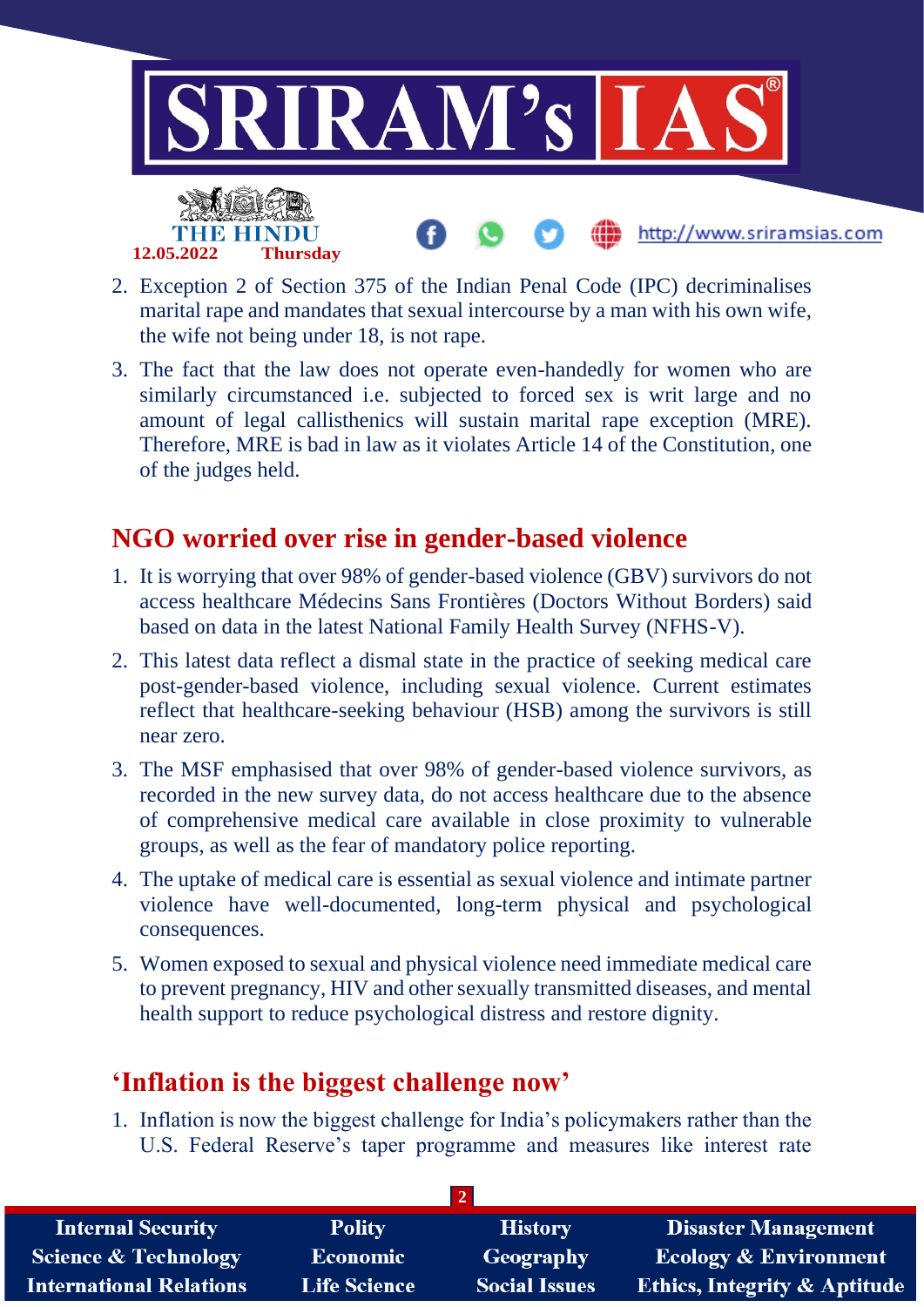

http://www.sriramsias.com



increases to stem rising prices could dent the fledgling consumption demand recovery from the pandemic not just in India but globally.

- 2. Inflation measured by the Consumer Price Index had surged to 6.95% in March, the third month in a row that it had stayed above the RBI's upper tolerance threshold of 6%, and most economists expect the pace of price increases to quicken in April.
- 3. Indonesia's decision to ban edible oil exports and the escalation in sunflower oil and coal supply constraints are major reasons. Inflation was high in manufactured goods earlier, but now it is food and crude inflation and is spreading across goods and services as producers are no longer able to hold off transmission of input costs.

#### **'Stagflation scenario'**

- 1. Globally, stagflation had moved from being a risk scenario to a baseline scenario, the official added.
- 2. While the RBI Governor had been nudging the Centre and States to cut taxes on petrol and diesel to ease inflationary pressures, the



official noted that the spurt in global fertiliser prices would push up subsidies sharply.

3. It's a difficult trade-off to make. If excise duty on petroleum products are cut by say ₹5 a litre and higher borrowings are resorted to, for funding the fertiliser subsidy bill, it will push up the fiscal deficit as well as yields on government debt, even more, the government pointed out.

| <b>Internal Security</b>        | <b>Polity</b>       | <b>History</b>       | <b>Disaster Management</b>              |
|---------------------------------|---------------------|----------------------|-----------------------------------------|
| <b>Science &amp; Technology</b> | Economic            | Geography            | <b>Ecology &amp; Environment</b>        |
| <b>International Relations</b>  | <b>Life Science</b> | <b>Social Issues</b> | <b>Ethics, Integrity &amp; Aptitude</b> |
|                                 |                     |                      |                                         |